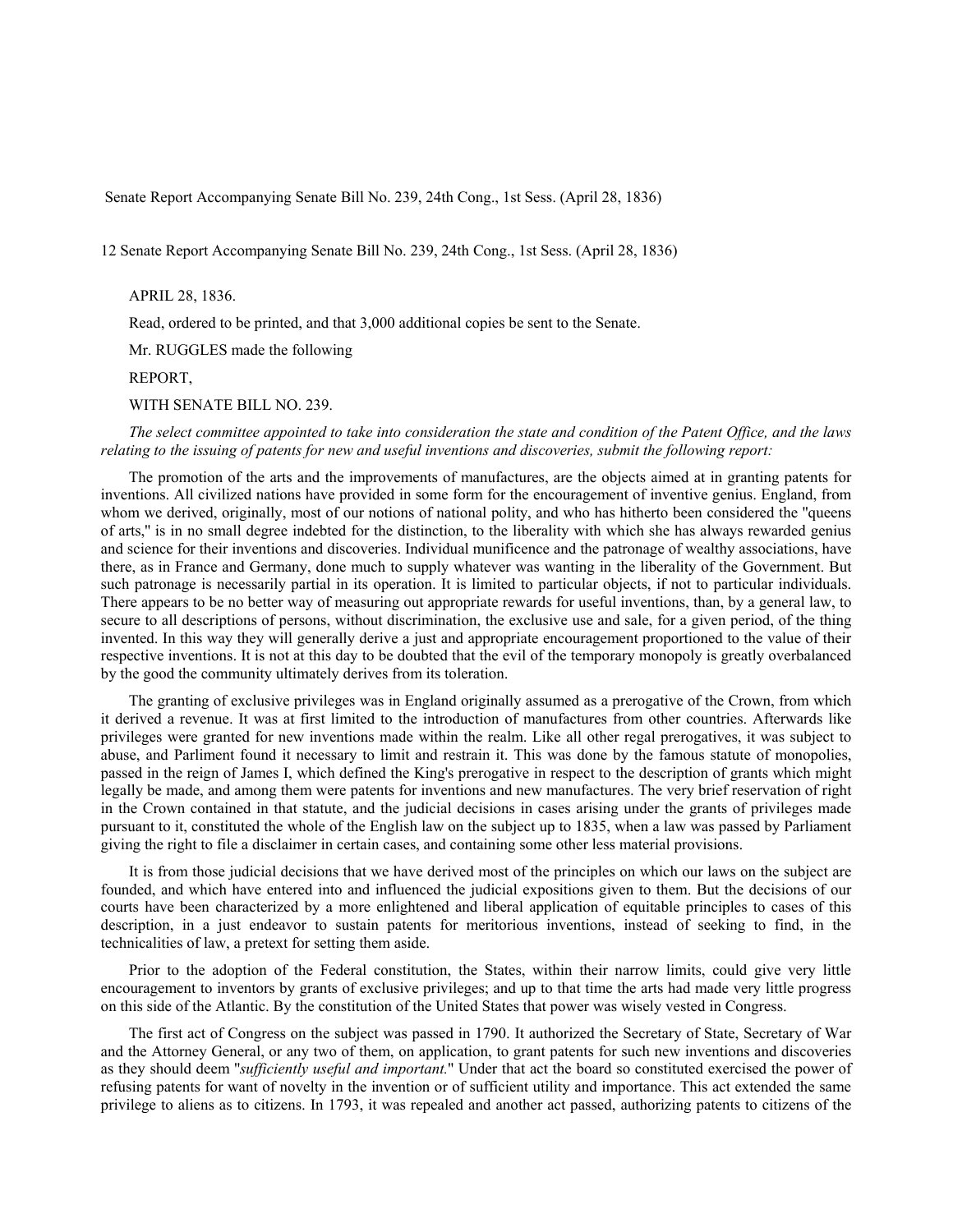United States only, to be granted by the Secretary of State, subject to the revision of the Attorney General. In 1800, the privilege to take out patents was extended to aliens who have resided two year in this country, and made oath of their intention of becoming citizens of the United States.

The act 1793 , which is still in force, gives, according to the practical construction it has received, no power to the Secretary to refuse a patent for want of either novelty or usefulness. The only inquiry is whether the terms and forms prescribed are complied with. The granting of patents therefore is but a ministerial duty. Every one who makes application is entitled to receive a patent by paying the duty required, and making his application and specification in conformity with the law. The necessary consequence is, that patents have, under the act of 1793 , been daily granted without regard to the question of novelty, or even utility in the ordinary sense; for it has been settled that the term useful, as used in this statute, is only in contradistinction to hurtful, injurious or pernicious. This construction (that no right is conferred to refuse a patent) has been given to the law by the Department charged with the duty of granting patents, not so much probably from any necessary and unavoidable import of the terms of it, as from a disinclination to exercise a power of so much importance, in cases where it is not clearly and distinctly granted. And it may be reasonably doubted whether it was the intention of Congress to confer such a power on the Secretary of State alone, since no provision is made for an appeal or other remedy for an incorrect decision adverse to the applicant. Besides, any person occupying that station might be supposed as little qualified by an acquaintance with the appropriate branches of science or of the arts, to decide such questions, as any other officer of the Government. And were he to undertake the task of such an examination as would be necessary to a decision in each case, he would have little time for other official duties.

Under the act referred to, the Department of State has been going on for more than forty years, issuing patents on every application, without any examination into the merit or novelty of the invention. And the evils which necessarily result from the law as it now exists, must continue to increase and multiply daily till Congress shall put a stop to them. Some of them are as follows:

1. A considerable portion of all the patents granted are worthless and void, as conflicting with, and infringing upon one another, or upon, public rights not subject to patent privileges; arising either from a want of due attention to the specifications of claim, or from the ignorance of the patentees of the state of the arts and manufactures, and of the inventions made in other countries, and even in our own.

2. The country becomes flooded with patent monopolies, embarrassing to bona fide patentees, whose rights are thus invaded on all sides; and not less embarrassing to the community generally, in the use of even the most common machinery and long-known improvements in the arts and common manufactures of the country.

3. Out of this interference and collision of patents and privileges, a great number of lawsuits arise, which are daily increasing in an alarming degree, onerous to the courts, ruinous to the parties, and injurious to society.

4. It opens the door to frauds, which have already become extensive and serious. It is represented to the committee that it is not uncommon for persons to copy patented machines in the model-room; and having made some slight immaterial alterations, they apply in the next room for patents. There being no power given to refuse them, patents are issued of course. Thus prepared, they go forth on a retailing expedition, selling out their patent rights for States, counties, and townships, to those who have no means at hand of detecting the imposition, and who find, when it is too late, that they have purchased what the vendors had no right to sell, and which they obtain thereby no right to use. This speculation in patent rights has become a regular business, and several hundred thousand dollars, it is estimated, are paid annually for void patents, many of which are thus fraudulently obtained.

In this collision and interference of patents, the original and meritorious inventor sees his invention, to the prefection of which he has devoted much time and expense, pirated from him, and he must forego the reward which the law was intended to secure to him in the exclusive right it grants; or he must become involved in numerous and expensive lawsuits in distant and various sections of the country, to protect and confirm his rights. If he be wise, he will generally avoid the latter, and submit to the former alternative of injustice, to which the Government, as the law now is, makes itself accessary. The practice is scarcely less reprehensible, of taking out patents for what has been long in public use, and what every one has therefore a right to use. The patentee in such cases being armed with the apparent authority of the Government, having the sanction of its highest officers the seal of state, scours the country, and by threats of prosecution, compels those who are found using the thing patented, to pay the patent price or commutation tribute. This exaction, unjust and iniquitous as it is, is usually submitted to.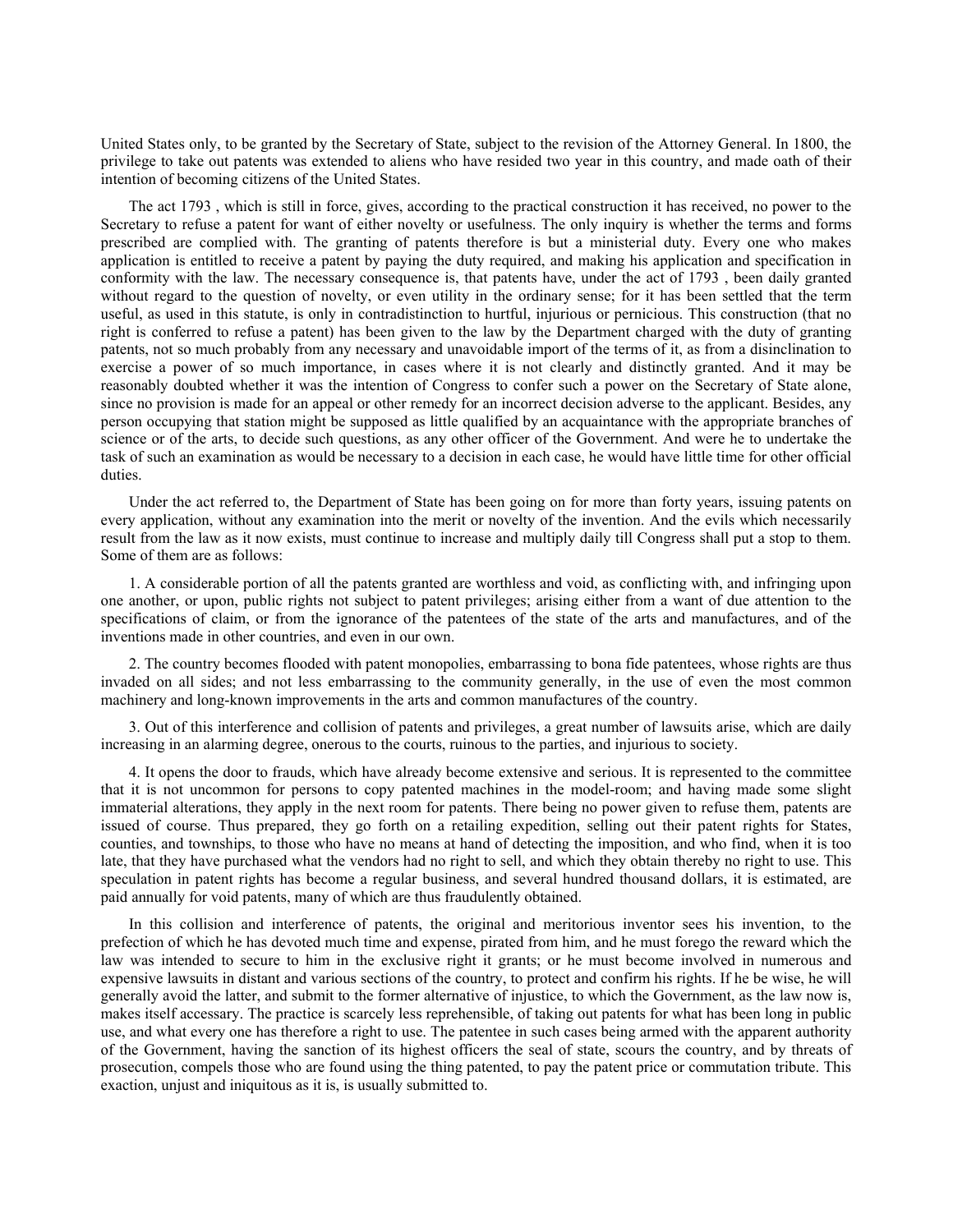The extent of the evils resulting from the unrestrained and promiscuous grants of patent privileges, may be imagined, when it is considered that there are now issued, since this year commenced, at the rate of more than a thousand a year; a considerable portion of which are doubtless void for want of originality in the inventions patented, either in whole or in some of the parts claimed as new.

A necessary consequence is, that patents even for new and meritorious inventions are so much depreciated in general estimation that they are of but little value to the patentees, and the object of the patent laws, that of promoting the arts by encouragement, is in a great measure defeated.

To prevent these evils in future is the first and most desirable object of a revision and alteration of the existing laws on this subject. The most obvious, if not the only means of effecting it, appears to be to establish a check upon the granting of patents, allowing them to issue only for such invention as are in fact new and entitled, by the merit of originality and utility, to be protected by law. The difficulty encounted in effecting this, is in determining what the check shall be; in whom the power to judge of inventions before granting a patent can safely be reposed, and how its exercise can be regulated and guarded, to prevent injustice through mistake of judgement or otherwise, by which honest and meritorious inventors might suffer wrong.

It is obvious that the power must, in the first instance, be exercised by the department charged with this branch of the public service. But as it may not be thought proper to intrust its final exercise to the department, it is deemed advisable to provide for an occasional tribunal to which an appeal may be taken. And as a further security against any possible injustice, it is thought proper to give the applicant in certain cases, where there may be an adverse party to contest his right, an opportunity to have the decision revised in a court of law.

The duty of examination and investigation necessary to a first decision at the Patent Office, is an important one, and will call for the exercise and application of much scientific acquirement and knowledge of the existing state of the arts in all their branches, not only in our own, but in other countries. Such qualifications in the officers charged with the duty, will be the more necessary and desirable, because the information upon which a rejection is made at the office, will be available in the final decision. It becomes necessary, then, to give the Patent Office a new organization, and to secure to it a character altogether above a mere clerkship. The competency and efficiency of its officers should correspond with their responsibility, and with the nature and importance of the duties required of them. When the existing organization was adopted, the granting of patents was a matter of little importance, compared with what it now is. The arts in this country were but little understood, and but little cultivated. Agriculture and commerce constituted our principal business. We had few manufactures, except those of a domestic character, adapted to ordinary domestic wants. Our workshops were in Europe. Enterprise, in this country, ran in other channels. The War of 1812 gave it a new direction, and a new impulse, by creating an occasion for workshops of our own. Necessity became the mother of invention, and American manufactures sprang into existence as by enchantment. Their rise and progress may be dated from that period; and a more rapid advancement in the arts, and a more astonishing development of human ingenuity, have never taken place in any other age or country. This remark will appear far from extravagant to every one who will take the trouble to examine the subject. This awakening of dormant genius to a practical and active existence, next to the arousing of the political and patriotic energies of the Union, was one of the great results of that contest. It opened to the country a new era. The nation entered upon a new existence. And since that period, American industry and enterprise, guided by American ingenuity and intellect, have achieved what would have taken Europe a century to accomplish. She has become all at once a manufacturing, as well as an agricultural and commercial nation. The useful arts have been cultivated with a success before unexampled, and have contributed, in no small degree, to the wonderful improvements which have spread themselves over our whole country. Who can predict the results, even in a few years, of that spirit of enterprise which pervades the Union, when, aided by the Genius of Invention, and propelled onward by powers which she alone can bring into exercise? The very elements are submissive to her will, and all the endless combinations of mechanism are subservient to her purposes. She participates in almost every business and employment of man. Agriculture itself might as well dispense with fertility of soil, as with her aid in its cultivation.

The greatly increasing number of patents granted, affords some indication of the improvements which have been going on in the useful arts from year to year. The average number issued annually, from 1790 to 1800, was but 26; from 1800 to 1810, the average number was 91; from 1810 to 1820, it was 200; and, for the last ten years, the average number has been 535. During the last year, there were issued 776; and there have been granted in the first quarter of the present year 274, being more in three months than were issued in the whole of the first period of ten years. In the 22 years preceding the war of 1812, the average annual number was 73. The first quarter of the present year indicates an aggregate for the year, of 1,096; the amount of the duties on which will be upwards of \$ 32,000. The whole number issued at the Patent Office, under the laws of the United States, up to the 31st of March last, is 9,731. This is more than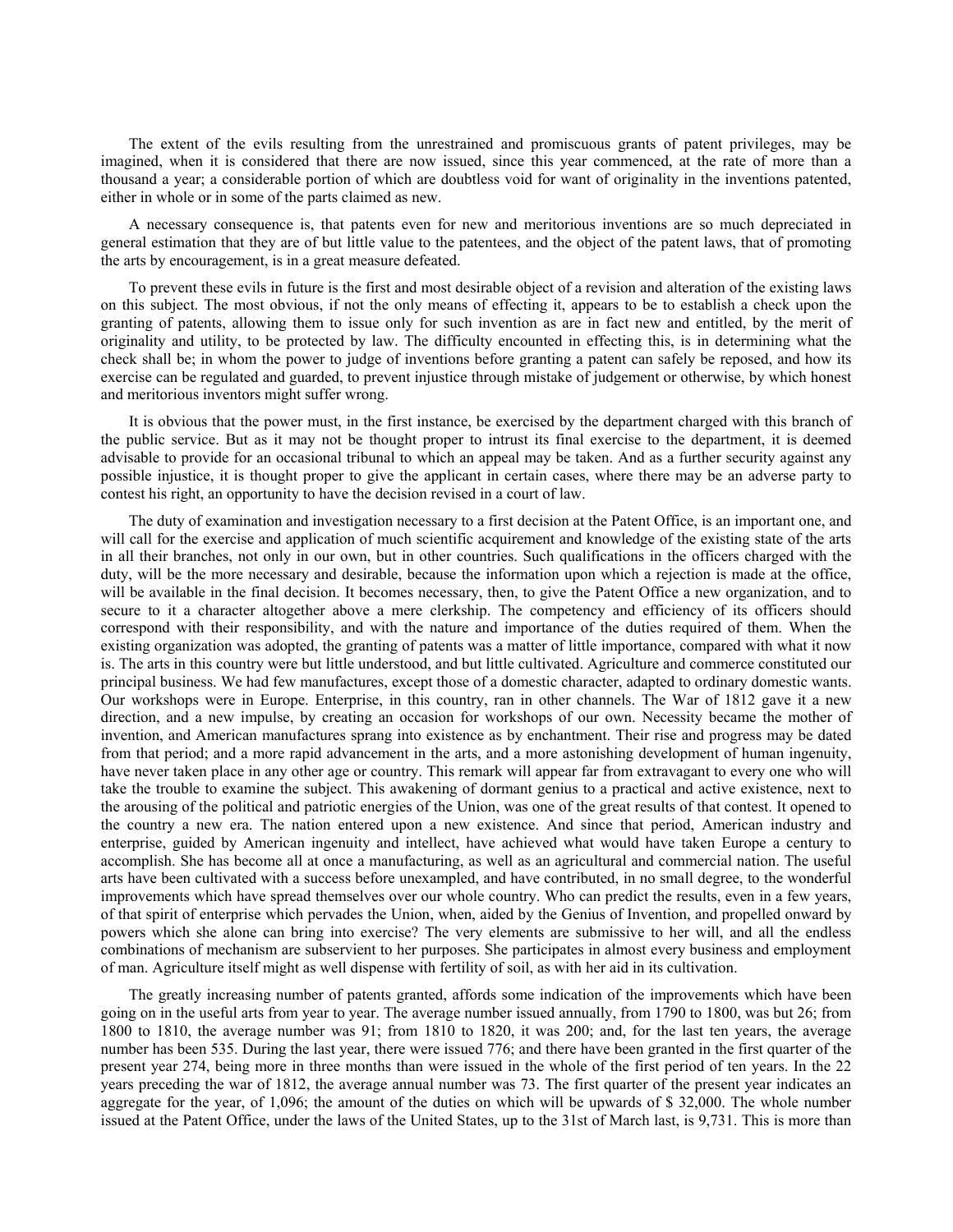double the number which have been issued either in England or France, during the same period. In England for ten years preceding 1830, the average number of patents granted in one year was 145.

Whoever imagines that, because so many inventions and so many inprovements in machinery have been made, there remains little else to be discovered, has but a feeble conception of the infinitude and vastness of mechanical powers, or of the unlimited reach of science. Much as has been discovered, infinitely more remains unrevealed. The ingenuity of man is exploring a region without limits, and delving in a mine whose treasures are exhaustless. ''Neither are all the mysteries of nature unfolded, nor the mind tired in the pursuit of them.''

The first conceptions of ingenuity, like the first suggestions of science, are theories which require something of experiment and practical exemplification to perfect. Mechanical inventions are at first necessarily crude and incomplete. Time is required to develope their imperfections and to make the improvements necessary to their adaption to practical uses. Inventors generally obtain patents before they venture upon those experiments which only can test their inventions. They are apprehensive of being forestalled in their discoveries, and see no other means of protecting themselves against piracy and fraud, than by securing patents at once.

A remedy for this may be easily had in a provision authorizing caveats to be filed in the office, giving security to the right of discovery for a time sufficient for making the necessary experiments, inquiries and improvements.

Heretofore aliens not resident in this country, have not been admitted to the privileges of our patent laws. But, as American citizens are allowed to take out patents in England and in other countries, a principle of reciprocity would seem to require that foreigners should have similar privileges here, on paying a similar duty or amount of fees that is exacted of our citizens abroad. The fees payable in England, on taking out a patent, amount to \$ 585. If a patent be taken out for the three kingdoms of England, Ireland, and Scotland, they amount to \$ 1,680. In France they are \$ 309; in Spain \$ 292; Austria, \$ 208.

A power in the Commissioner of the Patent Office to reject applications for want of novelty in the invention, it is believed, will have a most beneficial and salutary effect in relieving meritorious inventors, and the community generally, from serious evils growing out of the granting of patents for every thing indiscriminately, creating interfering claims, encouraging fraudulent speculators in pa - tent rights, deluging the country with worthless monopolies, and laying the foundation for endless litigation.

In nineteen cases out of twenty, probably, the opinion of the Commissioner, accompanied by the information on which his decision is founded, will be acquiesced in. When unsatisfactory, the rights of the applicant will find ample protection in an appeal to a board of examiners, selected for their particular knowledge of the subject-matter of the invention in each case.

By this means, without danger to actual and honest inventors, the number of patents would be somewhat diminished. But there would be more confidence in those which should be granted, and as those which have been heretofore issued, should be daily expiring by their limitation, the community would begin to feel and realize the advantages of such a change. The present law waits till infringements and frauds are consummated--nay, it even aids them; and then it offers an inadequate remedy for the injury, by giving an action of damages. It ought, rather, by refusing to grant interfering patents, to render prosecutions unnecessary. Instead of sanctioning the wrong by granting the privilege to commit it, it should arrest injury and injustice at the threshold, and put an end to litigation before it begins.

Important and interesting as the Patent Office is now considered, it is believed that, under such new organization as is contemplated by the bill present herewith, it will contribute largely to the great interests of the country, and bear no small part in elevating out national character. American ingenuity has obtained much consideration on the other side of the Altantic. Even the manufactures of England are not a little indebted to it for some of their most valuable improvements. Her woollen manufactures, especially, have, within a few years, undergone an entire change, by the adoption of American inventions, by which wool has been made as yielding and submissive to the power of machinery as any material whatever. Cotton machinery has also been greatly improved in the hands of our mechanics; and while England received from us three-fourths of the cotton she uses in raw material, we furnish her also with some of the most valuable improvements in the means of manufacturing it. Indeed, what mechanism or manufacture has, for the last twenty years, been brought across the Atlantic, that has not, on being returned, borne the distinguishing marks of the superior ingenuity of American mechanists? Formerly, we borrowed and copied much that was valuable from Europe. Now, Europe is borrowing and copying, with no little advantage, from us; and she must not be too much surprised if she shall soon find a formidable balance against her.